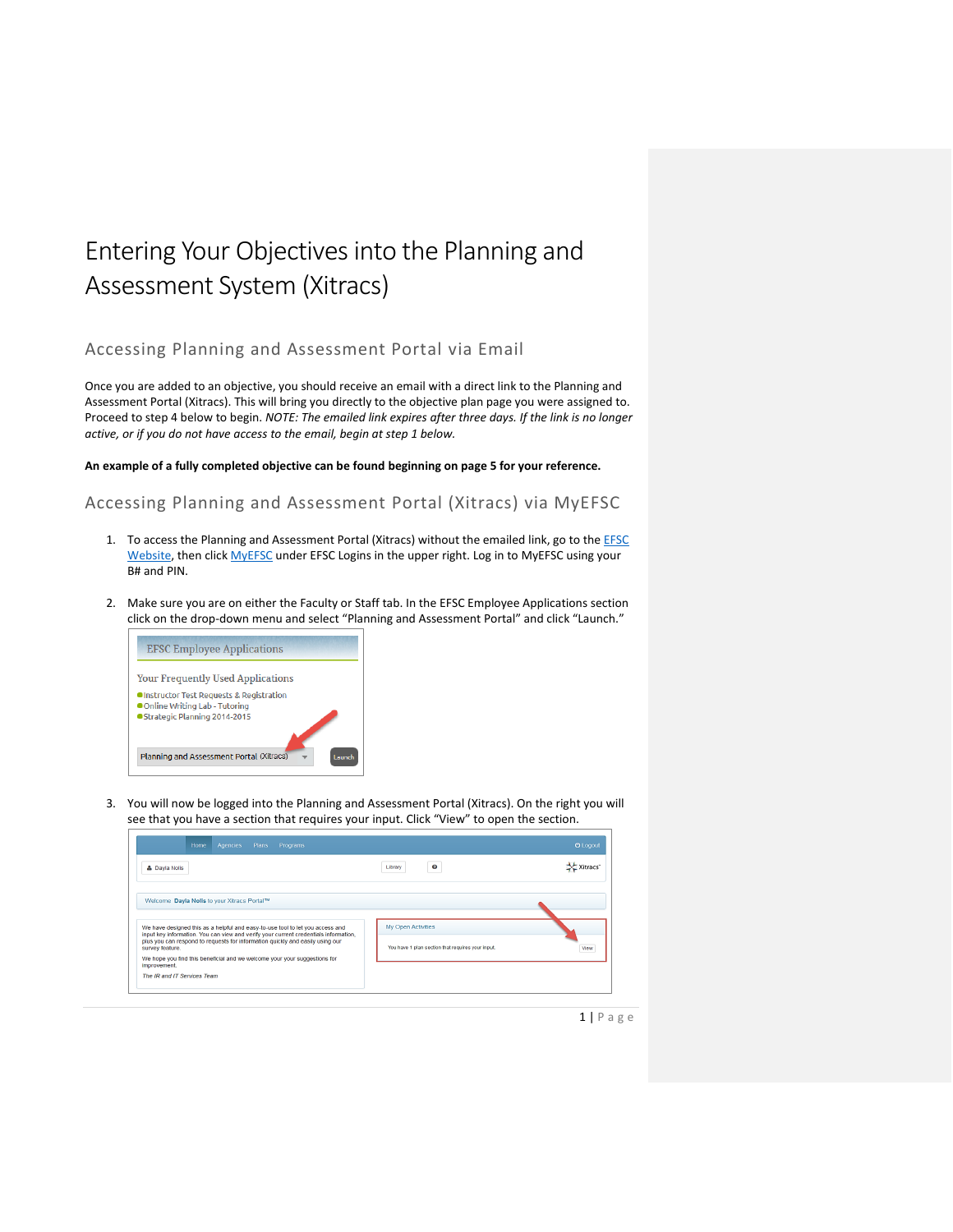# 4. Click "Open" to work on the Objective.



## 5. You will now see something similar to the screen below with your Objective stated at the top and the fields to be filled in below. First, click the "Show All" button to expand all the fields.

| Home<br>Agencies                                                             | Plans | Programs                                                                                                                                                       |   | <b>む</b> Logout                                                                                                                                                                                                                                                                                                                                                                                                         |
|------------------------------------------------------------------------------|-------|----------------------------------------------------------------------------------------------------------------------------------------------------------------|---|-------------------------------------------------------------------------------------------------------------------------------------------------------------------------------------------------------------------------------------------------------------------------------------------------------------------------------------------------------------------------------------------------------------------------|
| <b>&amp; Dayla Nolis</b>                                                     |       | Library                                                                                                                                                        | ๏ | Xitracs                                                                                                                                                                                                                                                                                                                                                                                                                 |
| EFSC Strategic Plan 2016-19 [Objective 2.3.1]<br>soft skills into curriculum |       | 1: Assess current status of soft skill training and develop needed soft skill training based on assessment. Year 2: Survey local employers to assess perceived |   | Explore existing faculty and staff initiatives that develop soft skills and Core Abilities or directly address EFSC student professionalism or marketability. Benchmarks Year<br>enhancement of skills in graduates. Year 3: Demonstrate 10% increase in employer satisfaction and demonstrate 10% increase in faculty integrating core abilities and/or<br>Reporting Cycle: Annual Plan 2016-2017<br>View PDF<br>Close |
| <b>Fields and Responses</b>                                                  |       |                                                                                                                                                                |   | Show All<br>Link                                                                                                                                                                                                                                                                                                                                                                                                        |
| 1 Action                                                                     |       |                                                                                                                                                                |   | Incomplete                                                                                                                                                                                                                                                                                                                                                                                                              |
| 1.1 Leader for this action                                                   |       |                                                                                                                                                                |   | Incomplete                                                                                                                                                                                                                                                                                                                                                                                                              |
| 1.2 Anticipated outcome                                                      |       |                                                                                                                                                                |   | Incomplete                                                                                                                                                                                                                                                                                                                                                                                                              |
| 1.3 Resources needed                                                         |       |                                                                                                                                                                |   | Incomplete                                                                                                                                                                                                                                                                                                                                                                                                              |
| 14 Timeframe                                                                 |       |                                                                                                                                                                |   | Incomplete                                                                                                                                                                                                                                                                                                                                                                                                              |
| 1.5 Estimated cost                                                           |       |                                                                                                                                                                |   | Incomplete                                                                                                                                                                                                                                                                                                                                                                                                              |
| 1.6 Status update                                                            |       |                                                                                                                                                                |   | Incomplete                                                                                                                                                                                                                                                                                                                                                                                                              |
| 1.7 Explanation of status                                                    |       |                                                                                                                                                                |   | Incomplete                                                                                                                                                                                                                                                                                                                                                                                                              |

*6.* You will see instructions (highlighted in the screenshot below) for each section prompting you on what to do. Click the "Edit" button to insert the new action. *IMPORTANT NOTE: If you see green "Complete" indicators next to the action fields, that means someone else has already entered an action for this objective. Be careful not to edit or delete any of their work. In this case, instead of "Edit" you will click the "Add new" button next to "1 Action" to create your own new action.*

| <b>Fields and Responses</b>                                                                                                                                                                                           | Link:<br>Show All |
|-----------------------------------------------------------------------------------------------------------------------------------------------------------------------------------------------------------------------|-------------------|
| 1 Action                                                                                                                                                                                                              | Incomplete        |
| What action will be taken in order to reach the objective? Click Edit, briefly describe Action. Check the box labeled Mark as complete. Click Save. Click Add new to create additional<br>actions for this objective. | Add new Edit      |
| No response                                                                                                                                                                                                           |                   |

 $2 | P a g e$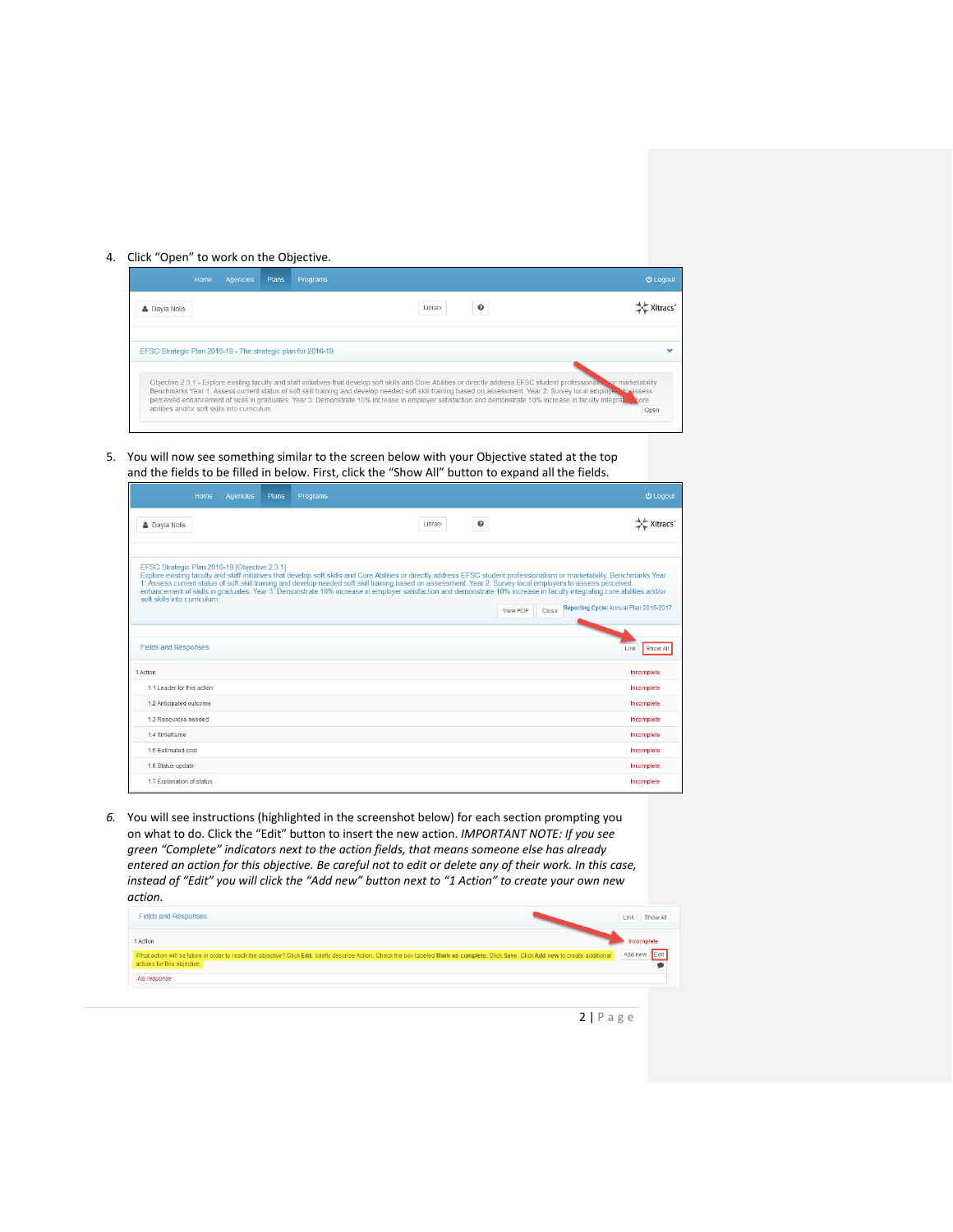7. A new window will appear where you will 1) Type or copy and paste your objective into the blank box, 2) Check the box next to "Mark as complete," and 3) Click "Save" when done.



*8.* You will now see that your action has been successfully added and you will see a green "Complete" message in the upper right. *NOTE: If you do not see a green "Complete" message, you may have forgotten to check the "Mark as complete" box. Simply click the "Edit" button again, check the box, and click "Save."*

| 1 Action                                                                                                                                                                                                              | Complete |
|-----------------------------------------------------------------------------------------------------------------------------------------------------------------------------------------------------------------------|----------|
| What action will be taken in order to reach the objective? Click Edit, briefly describe Action. Check the box labeled Mark as complete. Click Save. Click Add new to create additional<br>actions for this objective. |          |
| Survey faculty and staff to gather information about the current practices that support soft skills and Core Abilities.                                                                                               |          |

- 9. Next, click on "1.1 Leader for this action" to expand the 1.1 Leader for this action section and follow steps 6 – 8 to enter the person in charge of this action along with their position (in most cases this will be you).
- 10. Fill in the "1.2 Anticipated outcome," "1.3 Resources needed," "1.4 Timeframe," and "1.5 Estimated cost" fields following the same steps 6 - 8. Examples of these fields can be found on page 5. *NOTE: If there is no cost, simply enter a zero. If there is a cost involved, you may attach quotes or budget estimates when possible by clicking the "File +" button.*
- 11. Leave the "1.6 Status update" and "1.7 Explanation of status" fields alone for now. Those fields will be entered in the future at various points throughout the strategic planning cycle.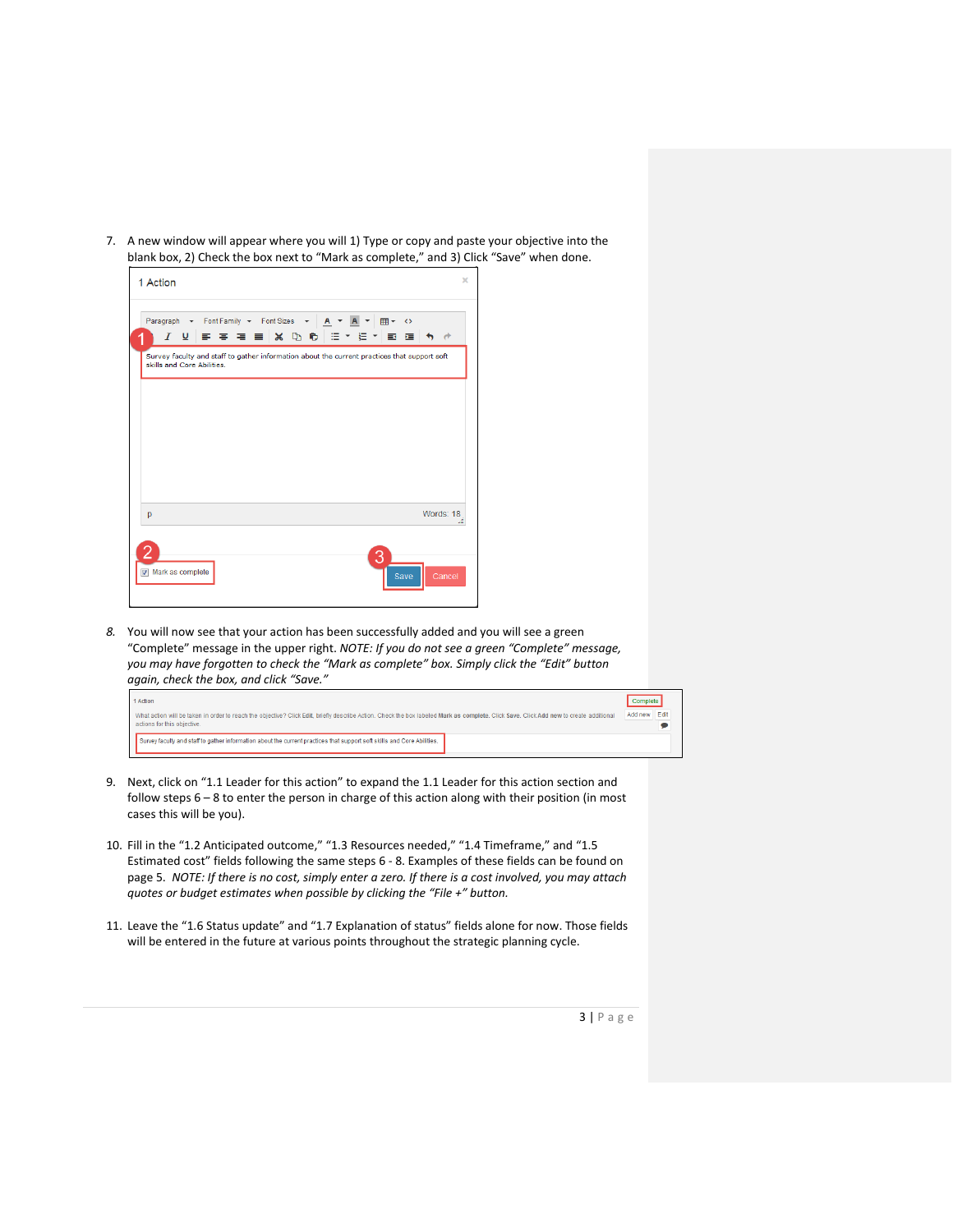12. If you have an additional action for this same objective, scroll up to the "1 Action" section and click the "Add new" button. A window will pop-up asking if you are sure you want to add a new action, click "OK." *NOTE: Likewise, if you have multiple outcomes for a single action, you can add new outcomes as needed.*

| 1 Action                                                                                                                                                                                                              | Complete     |
|-----------------------------------------------------------------------------------------------------------------------------------------------------------------------------------------------------------------------|--------------|
| What action will be taken in order to reach the objective? Click Edit, briefly describe Action, Check the box labeled Mark as complete. Click Save, Click Add new to create additional<br>actions for this objective. | Add new Edit |
| Action 1. Survey faculty and staff to gather information about the current practices that support soft skills and Core Abilities.                                                                                     |              |

- 13. The new action will appear below the first action's corresponding fields. Scroll down until you see the new "2 Action" section. Follow steps 6 – 8 to enter the action and corresponding fields for that action.
- 14. When you are finished all of the work you have done is already saved. Click the "Logout" button in the upper right to logout of the system. *NOTE: If you were assigned to other objectives, you can click on the "Home" button on the top blue bar.*

| Agencies<br>Plans<br>Home                                                     | Programs                                                                                                                                                                                                                                                                                                                                                                                                                                                                                                                               | <b>O</b> Logout                                 |
|-------------------------------------------------------------------------------|----------------------------------------------------------------------------------------------------------------------------------------------------------------------------------------------------------------------------------------------------------------------------------------------------------------------------------------------------------------------------------------------------------------------------------------------------------------------------------------------------------------------------------------|-------------------------------------------------|
| <b>&amp; Davia Nolis</b>                                                      | ℯ<br>Libran                                                                                                                                                                                                                                                                                                                                                                                                                                                                                                                            |                                                 |
| EFSC Strategic Plan 2016-19 [Objective 2.3.1]<br>soft skills into curriculum. | Explore existing faculty and staff initiatives that develop soft skills and Core Abilities or directly address EFSC student professionalism or marketability. Benchmarks Year<br>1: Assess current status of soft skill training and develop needed soft skill training based on assessment. Year 2: Survey local employers to assess perceived<br>enhancement of skills in graduates. Year 3: Demonstrate 10% increase in employer satisfaction and demonstrate 10% increase in faculty integrating core abilities and/or<br>View PDF | Reporting Cycle: Annual Plan 2016-2017<br>Close |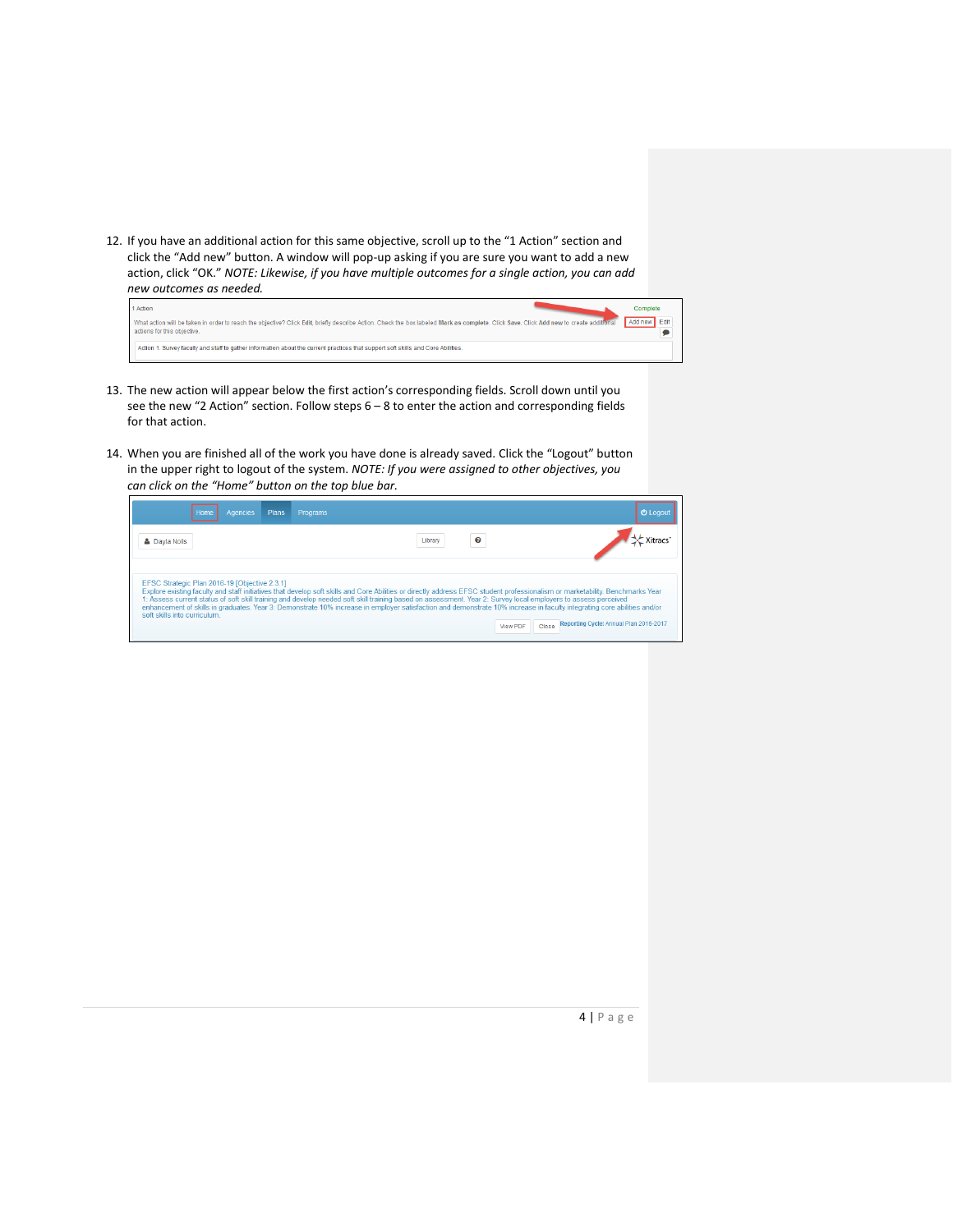# Example Objective

**Objective 2.3.1 Explore existing faculty and staff initiatives that develop soft skills and Core Abilities that directly address EFSC student professionalism or marketability***. Bob Stover will manage.*

#### **1 Action**

Action 1. Survey faculty and staff to gather information about the current practices that support soft skills and Core Abilities.

#### **1.1 Leader for this action**

Mark Quathamer, Research Coordinator

#### **1.2 Anticipated outcome**

A survey completed with appropriate and adequate information. This will determine what practices are being used at the College, where they are in use and where faculty believes they are being successful. It will focus on activities and instruction in the College's core abilities and these soft skills identified by the National Career Service: communication, making decisions, showing Commitment, Flexibility, time management, Leadership Skills, creativity and innovation, problem solving skills, being a team player, accepting responsibility, ability to work under pressure, positive attitude, being dependable, coaching co-workers, fitting into the company's culture, voicing opinions while being open to feedback, taking initiative, and developing new work processes.

#### **1.3 Resources needed**

Composition of survey by Research director staff; assistance from Career Center (Heather Allen) to develop questionnaires; Communications and Marketing to help promote participation; Research director to analyze results with Career Center participation.

**1.4 Time frame**

Fall 2016

**1.5 Estimated cost**

\$0

- **1.6 Status Update**
- **1.7 Explanation of Status**

#### **2 Action**

Action 2. Identify trends from the survey results, including the skills being emphasized and skills that might need more efforts targeting their development.

**Commented [MQ1]:** Is this how the numbering is for the second action? I thought it would be 2, 2.1, 2.2 etc.

**2.1 Anticipated outcome**